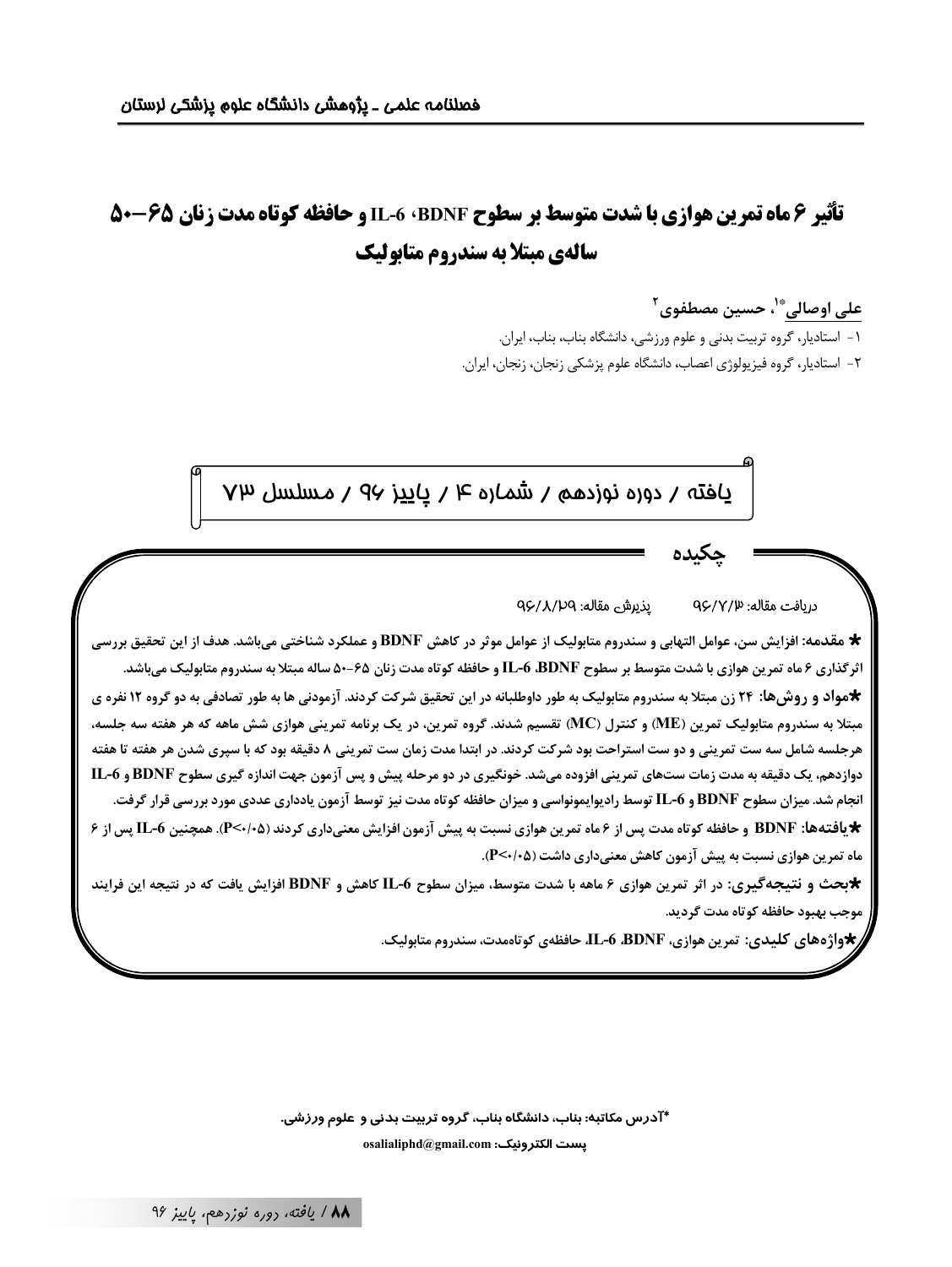#### مقدمه

با توجه به تغییر سبک زندگی شیوع سـندروم متابولیـک در جامعه امروزی بیشتر شده است (۱). سندروم متابولیک بـه حضور حداقل ٣ عامل از ۵ عامل خطر اطلاق مـىشـود. ايـن عوامل عبارتند از: چربے دور کمر بیشتر از ۹۴ سانتی متر، ترىگليسيريد بالاتر از ١٥٠، سطح HDL-c كمتر از ۴٠، هایپر گلیسیمی (گلوکز بیشتر از ۱۱۰) و فشار خــون بــالاتر از ۱۳۰/۸۵ (۱،۲). بافت چربی نقش مهمـی در علـت شناسـی سندروم متابولیک دارد. تک تــک مــوارد مطــرح در ســندروم متابولیک ارتباط نزدیـک بـا افــزایش ســایتوکاینهــای پــیش التهابي دارد (١).

بافت چربسی همچسون يسک غسده درون ريسزي كسه أديپوسايتوكاين و سايتوكاين را ترشح ميكند عمـل نمـوده و این امر به صورت غیر مستقیم بر سطح IL-6 تاثیر مـی گـذارد (∆-٣). عوامل التهابي همچون IL-6 قابليت عبور از سد خوني را دارند (۶) عوامل التهابي طي مكانيسمي موجب جلوگيري از افزایش بیان عامل رشدی مشتق از مغز مـی گـردد، BDNF (Brain-Derived Neurotrophic Factor) عامل نوروتروفيكي است که موجب بقاء و شکل گیری نورون و نروژنـز مـی گـردد (۸،۷). بيسان بسيش از انسدازهي IL-6 و TNF-a تخريسب سلولهای نورونی را افزایش میدهد (۷،۹).

تانکا و همکاران (۲۰۰۶) در تحقیق خود گزارش نمودنـد افزايش سطوح TNF-α و IL1β در سلول ميكروگليال موجب كاهش بيان BDNF در هيپوكمپ مي شود (٨). اكثر محققين تاثیر مثبت ورزش بر سـندروم متابولیـک را گـزارش نمودانـد (۱۰). تاثیر کاهشی ورزش بر مقدار گلوکز خــون مــورد تائیــد محققـین مـی باشـد. همچنـین میـک و همکـاران (۲۰۱۳) و کراب و همکاران (۲۰۰۷) ارتباط معکوس و معنیدار گلـوکز و I, BDNF ا گزارش نمودند (۱۱،۱۲). BDNF از طریق کـاهش بيان ژن گلوكونئــوژنز موجـب كــاهش توليــد گلــوكز كبــدى مے گردد (۱۱).

افزايش گلوكز خــون مــزمن و فشــار خــون در بيمــاران مبتلا به سندروم متابوليک خود مانع نروژنز خواهـد گرديـد كه در نتيجه اين احتمال وجود دارد كه بـا كـاهش BDNF، حجــم مغــز نيــز كــاهش و در پــي آن كــاهش حافظــهي کوتاهمدت اتفاق بیفتـد (١٣). جلــوگیری از کــاهش حافظــه یکی از مسائل مورد بحث علـوم مختلـف مـیباشـد چراکـه کاهش BDNF در اثر بیماری سندروم متابولیک منجـر بـه اختلال حافظه مي گردد (١).

مرور نتايج تحقيقات گذشته نشـان از وجـود رابطـه بـين سطوح IL-6 و كاهش بيان BDNF در افراد مبتلا به سـندروم متابولیک و در نتیجه کاهش عملکرد شـناختی مـی.اشـد (۷) حال این سوال مطرح می گردد که آیا کاهش چربی دور کمـر، تری گلیسیرید، گلوکز خون و فشـار خــون و افــزایش ســطح HDL-c در اثر شش ماه ورزش هوازی در ارتبـاط بـا افـزایش BDNF و بهبود عملکرد حافظه می باشد یا خیر.

برخی از محققین انجام فعالیت ورزشی هوازی را مــوثر در افزایش بیان BDNF گزارش نمودند به عنوان مثال توماس و همکاران (۱۴)، سانگ و همکاران (۱۵) سه ماه تمرین هـوازي را موثر در افزایش سطوح BDNF پایـه گـزارش نمودنـد. در حالیکه بابایی و همکاران (۱۶) و باکر و همکـاران (۱۷) عـدم تاثير انجـام تمرينـات ورزشـى بـر افـزايش سـطح BDNF را گزارش نمودند.

در مقابل تا کنون در هیچ تحقیقی تاثیر شش ماه تمـرین هـوازي بــا شــدت متوســط بــر حافظــه كوتــاه مــدت، IL-6 و BDNF زنـان مبـتلا بـه سـندروم متابوليـك همزمـان مـورد بررسی قرار نگرفته است. بطور مثال بابایی و همکاران تاثیر ۸ هفتـه تمـرين هـوازي را بـر ميـزان حافظـهي كوتـاهمـدت و BDNF را مورد بررسي قرار دادند (۱۶) و همچنين اريكسـون و همكاران تاثير يكسال تمرين هوازي بر حافظه و BDNF را مورد بررسي قرار دادند (١٨).

تناقض در نتايج تحقيقات پيشين و جـامع نبــودن آنهـا، اهمیت انجام تحقیقی جامع با در نظر گـرفتن درصـد چربـی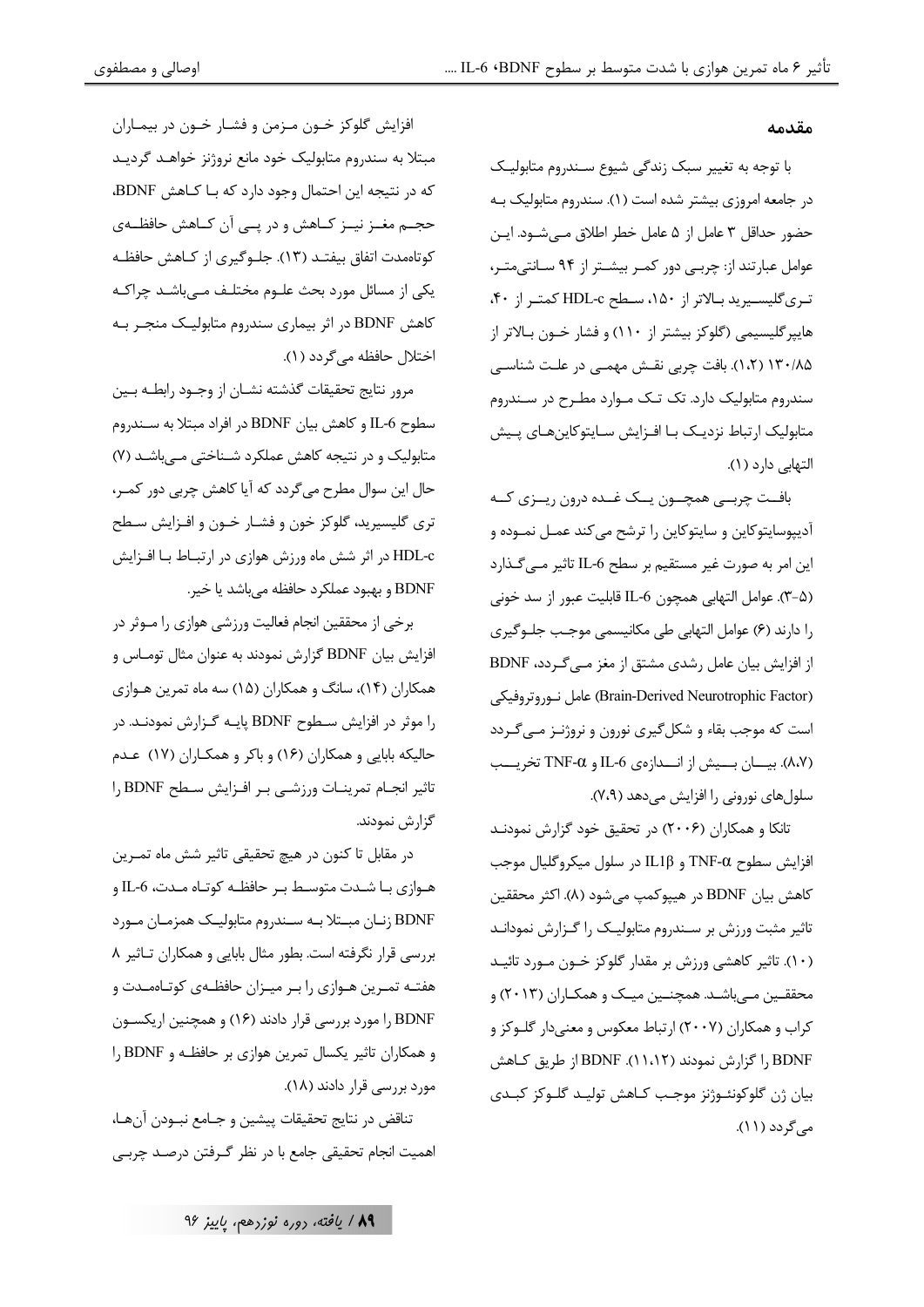ېدن، مقدار گلوکز خون، تـريگليسـريد، فشــار خــون، LL-6 و BDNF را دو چندان نمود.

مواد و روش ها

روش تحقیق نیمه تجربی، از نوع بررسـی هـای کـاربردی میباشد که طرح پژوهشی شامل پیش آزمون و پس آزمون با یک گروه شاهد و یک گروه تجربی بود.

جامعه آماري

تعداد افراد مورد مطالعه در جامعه آماری پژوهش حاضـر، ۲۷۷ نفر همسر شهید ۵۰ تا ۶۵ سـالهی مبـتلا بـه سـندروم متابولیک شهرستان زنجان بود. پس از پخـش آگهـی در اداره کل بنیاد شهید و امور ایثارگران استان زنجان، در آغاز تحقیق تعداد ٧٠ زن ميانسال داوطلب شهر زنجان (۵٠ تـا ۶۵ سـاله) برای اخذ مجوز حضور در فعالیت جسمانی مد نظـر پـژوهش، توسـط پزشـك از لحـاظ سـوابق بيمـاري و نـاراحتىهـاي جسماني، مشكلات روانشناختي و خواب و فشـارخون معاينــه شدند و در صورت نیاز از برخی از آنها تست سلامت قلب به عمل آمد. هیچ یک از آزمودنیها در طی یک سال گذشته، سابقه شرکت در فعالیت بدنی منظم نداشتند.

لازم به ذکر است که در ایـن تحقیـق از مـلاک ATPIII (Adult Treatment Panel III) برای شناسایی شاخص های خطر متابولیک استفاده شد که به حضور سه از پنج شـاخص، مد نظر بود (دور کمر بیش از ۹۴ سـانتیمتـر، تـری گلیسـرید خون بیش از ۱۵۰ میلی گرم بر دسی لیتر، HDL خـون کمتـر از ۴۰ میلیگرم بر دسیلیتر، فشار خون بیش از ۱۳۰/۸۵ میلیمتر جیوه و گلوکز خون ناشتای بالاتر از ۱۱۰ میلـی گـرم بر دسی لیتر) (٢).

به بيان ديگر، افراد داوطلب در صورت دارا بودن سـه و پـا بیش از سه شاخص خطر متابولیک بر اساس مـلاک ATPIII، به عنــوان آزمــودنى داراى ســندروم متابوليــك لحــاظ شــدند. تعداد افراد واجد شرایط ۳۰ نفر بودند که به صـورت تصـادفی به دو گروه تقسیم شدند. لازم به ذکر اسـت کـه چهـار نفـر از آزمودنی ها به دلیل عدم حضور مـنظم در تمرینـات و نیـز دو

نفر از افراد گروه کنترل به دلیل عدم حضور در پس آزمــون از جریان تحقیق خارج شدند و در پایان، دادههای ۲۴ نفـر وارد مرحله تجزیه و تحلیل آماری شد. ملاک خروج افـراد، غیبـت بیش از سه جلسه از دوازده جلسه بود، بدین معنی کـه افـراد هر ماه مجاز به سه غیبت بودند.

### يروتكل تمريني

تمرینات به وسیله تردمیل انجام میشد که شـامل شـش ماه تمرین، هفتهای ۳ جلسـه بـا شـدت ۶۰ تـا ۷۰ درصـد از ضربان قلب ذخیره بود و در ضمن جلسات تمرینـی سـاعت ۹ تا ١٢ صبح اجرا مي شد (١۶). در هر جلسه، تمرينات در قالب سه ست متوالي با فاصله استراحت ۵ دقيقه در بين ست هـا انجام میشدند. زمان ستهای تمرینـی در هفتـه اول، هشـت دقیقه بود و با سپری شدن هر هفتـه، یـک دقیقـه بـه مـدت زمان ستهای تمرین افزوده می شد، به طـوری کـه در هفتـه دوازدهم مدت زمان تمرین به سه ست ۱۹ دقیقهای رسـید و از هفته نوزدهم به بعد افزایشی در حجم تمرین نداشتیم.

لازم به ذکر است که ضربان قلب اسـتراحتى، هـر هفتـه چک میشد و شدت برنامـه تمـرین از روی آن بـا اسـتفاده از دستگاه ضربان سنج پلار (Polar: Finland) تنظـیم مــی شــد. كل جلسات تمرين با ۵ دقيقه گرم كردن (نرمش و تمرينـات كششي) آغاز ميشد و در پايان نيز ۵ دقيقه سردكردن وجـود داشت. گروه کنترل از انجام فعالیتبدنی غیرمعمول مـنظم در این مدت اجتنــاب کردنــد. ضــربان قلــب ذخيــرهاي از طريــق فرمول کاروونن محاسبه گردید.

ضربان قلب استراحت + [(۶۰ تــا ۷۰٪) ۞ (ضـربان قلـب استراحت - حداكثر ضربان قلب)] =۶۰ تــا ۷۰٪ ضـربان قلـب ذخيرهاي

ضربان قلب زمان بيدار شدن از خواب و قبل از برخاســتن از , ختخواب به حالت د, از کشیده = ضربان قلب استراحت خون گیری

از تمام آزمودنیها در دو مرحله شامل پیشآزمون و پـس آزمون (بعد از ۷۲ جلسه تمرین)، خونگیری به صورت ناشـتا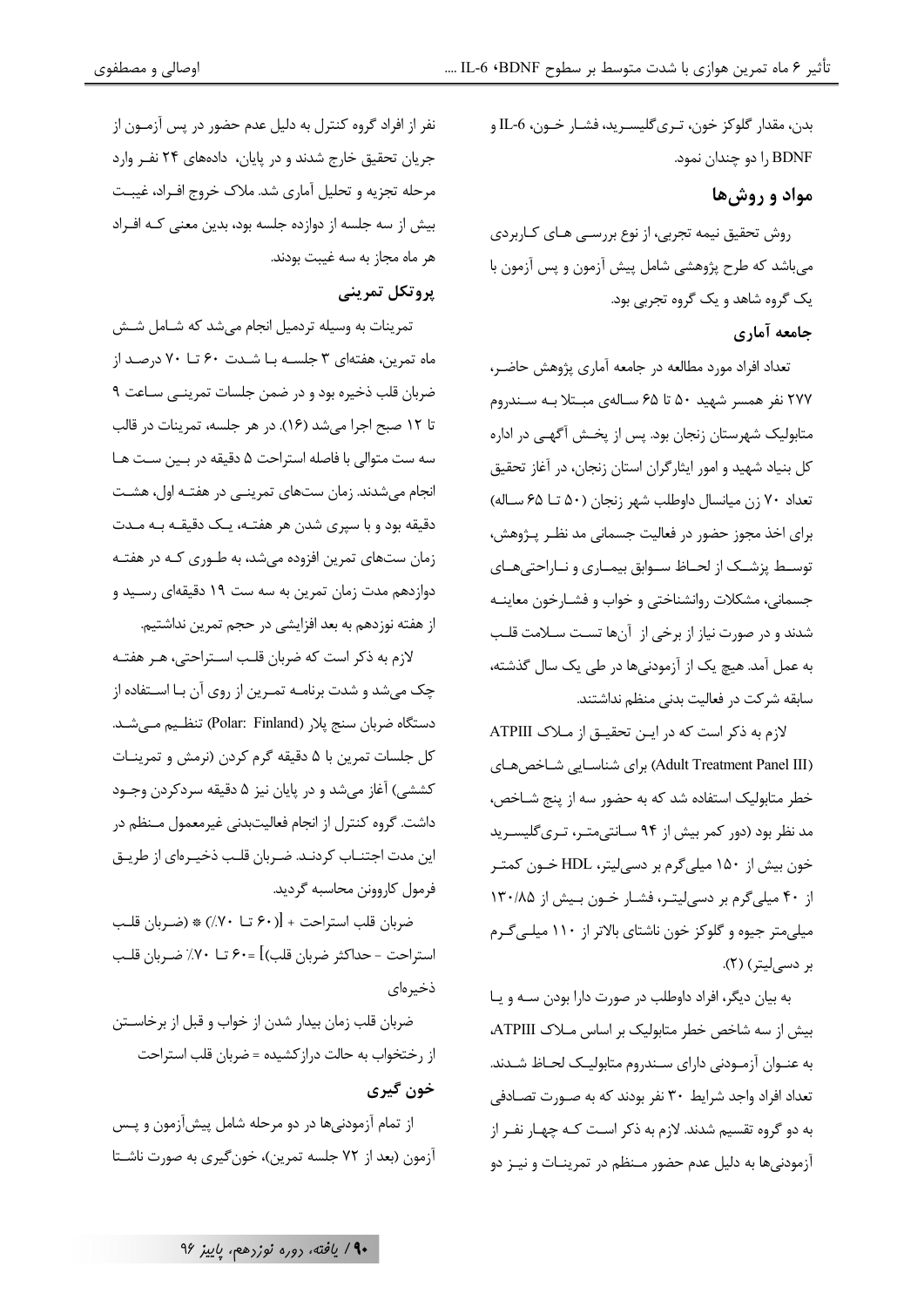در ساعت ۹ صبح (برای اندازهگیری سطوح LL-6 BDNF گلوكز، ترىگليسريد، ليپوپروتئين پرچگال پلاسـما) بــهعمــل آمد. البته لازم به ذکر می باشـد جهـت حـذف تـأثيرات حـاد ورزش از جملـه كـوفتگي تـأخيري و آسـيب هـاي احتمـالي کوچک در ساختار عضله بر میزان IL-6 خونگیری در مرحلـه پس آزمون، چهار روز پس از آخرین جلسهی تمرینـی انجـام شد (۷،۱۹).

در هر بار خونگیری، بخشی از نمونههای خونی (۲ سی سی) سیاهرگبازوئی در تیـوبهـای حـاوی مـاده ضـد انعقاد EDTA جمعآوري شدند و پس از سـانتريفوژ (١٢ دقیقه با ۳۰۰۰ دور در دقیقه) و جداســازی پلاســما، مقــدار گلوکز خون به روش گلـوکز اکسـيداز و سـطوح چربـي بـه روش آنزیماتیک استاندارد (کیت پارس آزمون، کرج، ایران) با استفاده از دستگاه اتوانالایزر بیوشیمی مدل کوباس میـرا اندازهگیری شد (۱۶).

ضـریب تغییـرات ایــن کیــت در هــر ســنجش و بــین سنجشهای مختلف به ترتیب بـرای تـریگلیسـرید برابـر بـا ١/٨٢٪ و ١/٧٪، برای قند خون برابر با ١/٧۴٪ و ١/١/٩٪ بـرای HDL برابر بــا ۲/۱۵٪ و ۱/۲۸٪ بــود (۱۶). بخــش دیگــری از نمونه های خونی (۴ سی سی) در تیوب های ویژه سـرد شـده (BD Vacutainer® SST II Advance)، جمع آوري شـدند و یک ساعت در دمای معمولی تا لخته شدن بـاقی ماندنـد و در ادامه پس از سانتریفوژ (۱۲ دقیقــه بــا ۳۰۰۰ دور در دقیقــه)، سرم به دست آمده در دمای ۸۰- درجه سیلسـیوس منجمـد شد.

سطوح پلاسـمايي BDNF و IL-6 بـه روش الايـزا انـدازه گیری شد. سطوح پلاسـمایی BDNF توسـط کیـت BDNF Catalog number SK00752- (Adipo Bioscience, USA) 01 با حساسیت کمتـر از ng/mL \، و سـطوح پلاسـمایی (eBioscience, Vienna, Austria) IL-6 توسط كيت 16-IL (eBioscience, Vienna, Austria) Catalog number BMS213HS با حساسيت Catalog number BMS213HS اندازەگىرى شد.

آزمون حافظهي كوتاه مدت

اندازهگیری عملکرد حافظـه کوتـاه مـدت قبــل و پــس از چهـار روز از آخـرين جلســه تمرينــي بــا اســتفاده از آزمــون يـادداري (Digit Span Memory Test) اعـداد انجـام شـد. پایایی این آزمونها، در یک مطالعه مقدماتی بـر روی ۱۳ نفـر آزمودنی میـانسـال توسـط بابـایی و همکـاران انجـام شـد و ضـريب همبســتگي درونــي آزمــون يــادداري اعــداد برابــر بــا r=•/۷۷۷ -r

قبل از انجام آزمون، ابتدا توضـيحات كامــل بــه آزمــودنى ارائه میشد و پس از کسب اطمینـان از توجیـه کامـل روش اجرای آزمون و اعلام آمادگی از سوی آزمـودنی، آزمـون آغـاز می شد. آزمون یادداری اعداد در یک محیط سـاکت و خلـوت انجام شد. در این آزمون تعدادی اعداد مثل ۹ عدد تک رقمـی به آزمودنی نمایش داده می شود. هـر عـدد بـه مـدت ۱ ثانیـه نمایش داده می شود و به دنبال ۰/۵ ثانیه مکث، شماره بعـدی نمایش داده مے شود.

تکلیف شامل تکرار اعداد بهترتیب و یـا بـه صـورت بیـان یک عدد چند,قمی (مثلا ۴۳۰۰۶۵۷۸۹) بود (۱۶). لازم بـه ذکر است که این آزمون از مشاهده و بـه خـاطر سـیاری سـه عدد شروع میشود و در صورت پاسخ دهـی صـحیح از سـوی آزمودنی، مرحله بعدی آزمون با افزودن یک عـدد اضـافی بـه تعداد اعداد قبلے ونبال مے شود.

آزمودنی سه نسخه متفاوت از این آزمـون (حـاوی اعـداد متفاوت، ولي با الگوي يکسان) را تجربـه مـي کنـد. در مرحلـه اول، آزمون تـا زمـان بـروز اشـتباه در يـادآوري اعـداد ادامـه می یابد (مثلا آزمودنی در یادآوری ۹ عدد تـک رقمـی اشـتباه می کند). با بروز اولین اشتباه، نسخه اول آزمون کنـار گذاشـته میشود و آزمودنی در معرض نسخه دوم آزمون قرار می گیرد، ولی تست از مرحلهای با تعداد یک رقم کمتر از مرحلـه بـروز اشتباه شروع میشود (مـثلاً اگـر آزمـودنی در مرحلـه اول، در یادآوری ۹ عدد تـک رقمـی اشـتباه کـرده اسـت، آزمـون در نسخه دوم تست، از ۸ عدد تک رقمی شروع می شود).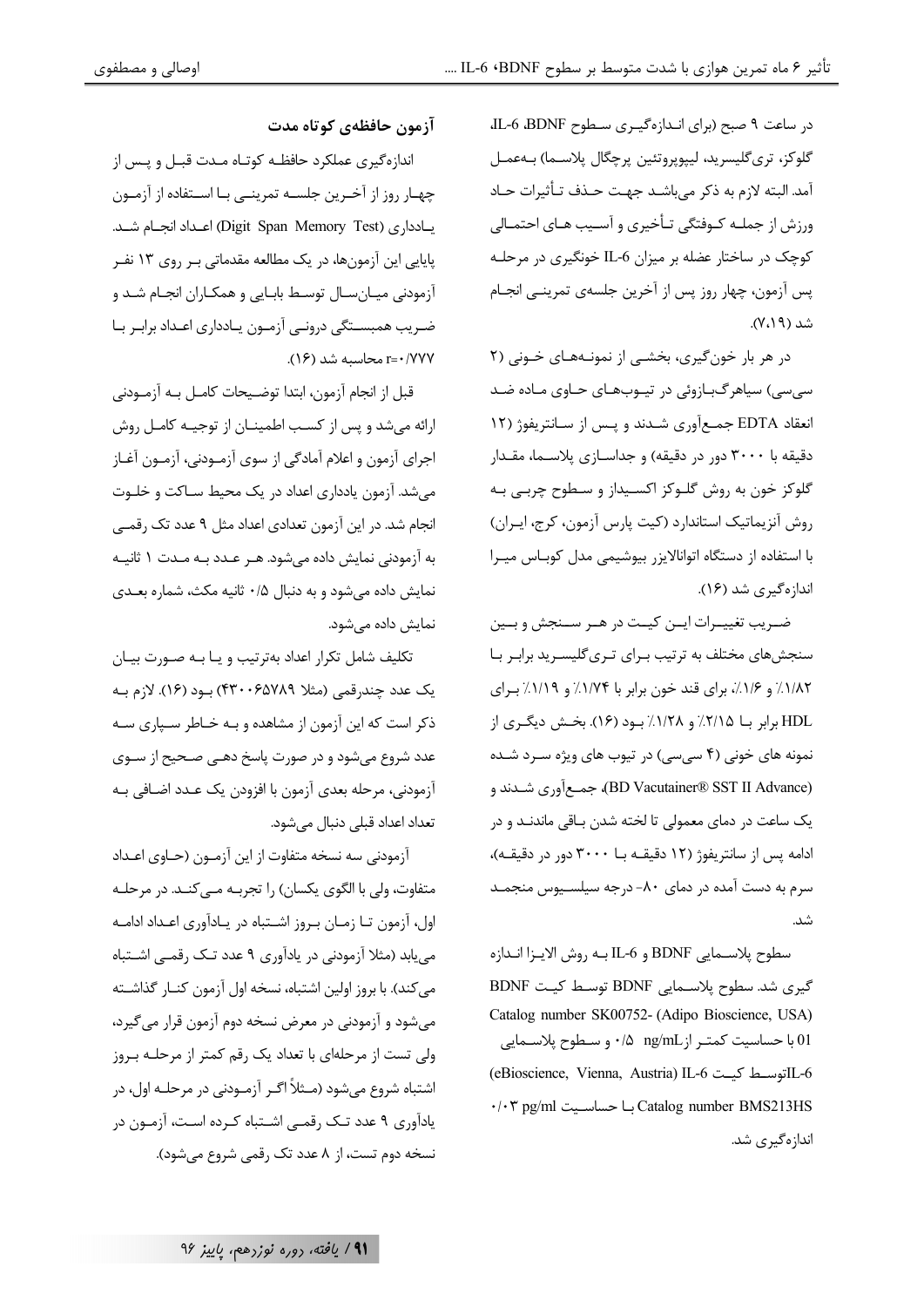در ادامه با بروز دومین خطا در یادآوری صحیح اعـداد نمایش داده شده (مثلا یادآوری ۱۰ عدد تک رقمی)، نسخه سوم تست تجربه ميشـود، ولـي مجـدداً آزمـون بـا تعداد یک عدد پایینتر (۹ عدد تکرقمی) شروع میشود. با بروز سومین اشتباه (مثلا یادآوری ۱۰ عدد تک رقمـی)، تعداد ارقام آخرین عددی که به طـور صـحیح بیـان شـده است مثلاً ۹، به عنوان رکورد فرد در عملکرد حافظه کوتاه مدت ثبت مي شود (١۶).

نحوه محاسبه درصد چربی بدن

درصد چربے بدن آزمودنیها توسط دستگاه بادی كامپوزيشن مـدل BF500 OMRON سـاخت كشـور آلمـان محاسبه گردید.

نحوه محاسبه كالرى دريافتي

آزمودنیها قبل از شروع پروتکل تمرینی (ابتـدا، اواسـط و انتهای هفته) مواد غذایی مصرفی روزانه را در برگـه یادداشـت ثبت نمودند و سـپس كـالري مـواد غـذايي مصـرف شـده در صبحانه، میـان وعـدههـا، نهـار و شـام توسـط نـرم افـزار N4 محاسبه گردید.

### روش آماري

برای اطمینان از نرمال بودن توزیـع دادههـا از آزمـون کولموگروف اسمپرنوف و برای همگن بودن متغیرهـای دو گروه از آزمـون لـون اسـتفاده گرديـد. از درصـد فراوانـي، میانگین و انحراف استاندارد برای توصیف ویژگیهای فردی و از آزمون تی مستقل برای بررسـی تغییـرات بـین گروهی و از آزمون تی جفتی جهت بررسی تغییرات درون گروهی استفاده گردید. برای بررسی ارتباط بین متغیرهای وابسته از آزمون آماری همبستگی پیرسـون اسـتفاده شـد (P≤٠/٠۵). معنی دار بودن تفـاوتهـای دادههـا در سـطح (P≤٠/٠۵) محاسىه گردىد.

### بافتهها

نتــايج مقايســه درون گروهــي شــاخصهــاي ســندروم متابوليـك، BMI، وزن، درصـد چربـي بـدن، BDNF ،IL-6 و حافظهی کوتاهمدت گروه تمرین کرده (EM) و گـروه کنتـرل (CM) در جدول ۱ قابل مشاهده می باشد.

نتايج آزمون آماري تي جفتي افـزايش معنـيدار BDNF، HDL و حافظــهي كوتــاهمــدت گــروه تمــرين ,ا نشــان داد همچنین کاهش معنی داری در مقادیر فشار خــون، دور کمــر، گلوکز، تریگلیسرید، BMI، وزن، درصد چربـی بـدن و IL-6 پس از شش ماه تمرین هوازی با شدت متوسط در زنـان ۶۵-۵۰ سـالهی مبـتلابـه سـندروم متابوليـک مشـاهده گرديـد (جدول ۱).

آزمودنیهای گروه EM در طـول ۷۲ جلسـه تمـرین، بـا میزان پایبندی ۹۱ درصدی در این تحقیق مشارکت نمودنـد. در ابتدا جهت کنتـرل متغیرهـای مخدوشـگر مقـادیر کـالری دریافتی روزانه مورد بررسی قـرار گرفـت. طبـق اینکـه هـردو گروه در ابتدا از لحـاظ میـزان کـل کـالري دريـافتي، کـالري دریافتی از پروتئین، کربوهیدرات و کـالري دریـافتی از چربـی همگن بودند و بـاوجود اينكـه در نتـايج آزمـون تـي مســتقل اختلاف معنی داری نداشتند لـذا هـیچ یـک از متغیرهـا را بـه عنوان متغير مخدوش گر لحاظ ننموديم (جدول ٢) در ضـمن هر دو گروه از لحاظ سن همگن بودند.

در مقايسه بين گروهي ميـزان فشـار خـون، دور كمـر، گلوکز، تریگلیسرید، BMI، وزن، درصد چربی بدن و IL-6 گروه تمرین کرده نسبت بـه گـروه کنتـرل کمتـر بـود و ایـن اختلاف از لحاظ آماری معنی دار می باشـد همچنــین BDNF، HDL و حافظه یکوتاهمدت گروه تمـرین نسـبت بـه گـروه کنترل بیشتر بود و ایـن اخـتلاف از لحـاظ آمـاری معنـی۵ار مے باشد (جدول ۳).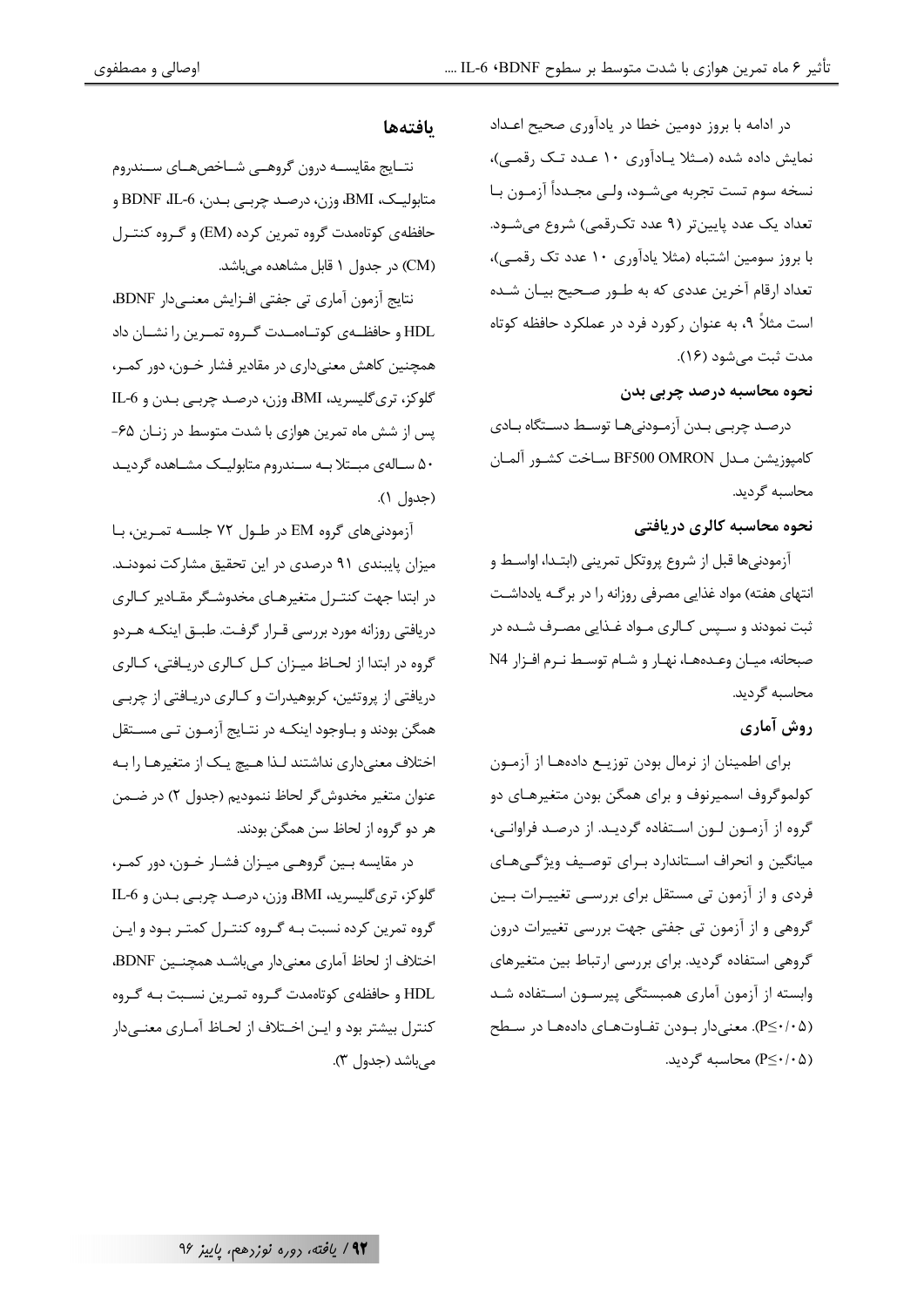|                           | گروه                                                        |                           |                                                                            | زمان        | شاخص                                      |  |
|---------------------------|-------------------------------------------------------------|---------------------------|----------------------------------------------------------------------------|-------------|-------------------------------------------|--|
| sig                       | CM                                                          | sig                       | EM                                                                         | اندازهگیری  |                                           |  |
| .70                       | 19/·T±179/··                                                | $\cdot$ / $\cdot$ $\cdot$ | 1Y/F1±1٣Y/۶۶                                                               | پيشأزمون    |                                           |  |
|                           | 181.0±140199                                                |                           | $Y/Y\Delta t$ $Y\cdot/Y\Delta$                                             | پس أزمون    | فشارخون دياستول (ميلي مترجيوه)            |  |
| $\cdot$ / $\cdot$ $\cdot$ | $\lambda$ /9۶±1 · ٣/ • ٨                                    | $\cdot$ / $\cdot$ $\cdot$ | $9/Y\Lambda t \cdot 7/Y\Delta$                                             | ييشآزمون    | دور کمر                                   |  |
|                           | $\lambda$ /9V±1.8/. $\lambda$                               |                           | $f/\Delta$ 9±91/٣٣                                                         | پس آزمون    | (سانتے متر)                               |  |
| .70                       | $54/09 \pm 11.1$                                            | $\cdot$ / $\cdot$ Y       | $55/77 \pm 17.40$                                                          | پيشأزمون    | گلوکز (میلی گرم بر دسی لیتر)              |  |
|                           | $57/97 \pm 19.1$                                            |                           | $9/77\pm97/19$                                                             | پس آزمون    |                                           |  |
| $\cdot/\cdot$             | $Y$ ۶/۹۴±۲۱۲/۰۸                                             | $\cdot$ / $\cdot$ $\cdot$ | $Y9/97 \pm Y11/0.$                                                         | پيشأزمون    | ترىگليسريد                                |  |
|                           | VI/TF±TTV/. A                                               |                           | $177 + t197$                                                               | پس آزمون    | (میلی گرم بر دسی لیتر)                    |  |
| $\cdot$ / $\cdot$ $\cdot$ | 17/10±49/0.                                                 | .77V                      | 17/97±0.199                                                                | پيشأزمون    | لیپویروتئین پرچگال (میلی گرم بر دسے لیتر) |  |
|                           | V/88±47/18                                                  |                           | VIAI ± A 1 INT                                                             | يس آزمون    |                                           |  |
| $\cdot/\cdot$ \           | $Y/\cdot 9 \pm Y)/\lambda$ ۶                                | $\cdot$ / $\cdot$ $\cdot$ | $Y/YY \pm Y/Y$                                                             | پيشأزمون    | <b>BMI</b>                                |  |
|                           | $Y/\mathcal{F} \Lambda \pm \Upsilon \Upsilon / \cdot \cdot$ |                           | Υ/ΛΔΞΥΛ/Λ۴                                                                 | پس آزمون    | (kg/m <sub>2</sub> )                      |  |
| .115                      | $\lambda$ /۴۹±۷۷/•۴                                         | $\cdot$ / $\cdot$ $\cdot$ | A/IRIVA/9.                                                                 | پيشأزمون    | وزن                                       |  |
|                           | A/YA±V9/9.                                                  |                           | $Y/\cdot \Delta \pm 99/7$                                                  | يس آزمون    | (kg)                                      |  |
| $\cdot$ / $\cdot$ $\tau$  | AITT±TAIVS                                                  | $\cdot$ / $\cdot$ $\cdot$ | <b>D/FV±۳۹/۹۲</b>                                                          | پيشأزمون    | درصد چربی بدن                             |  |
|                           | $T/91 \pm F1/F1$                                            |                           | Y/AY±Y9/YA                                                                 | يس آزمون    |                                           |  |
| $\cdot$ / $\cdot$ $\cdot$ | $f/\Delta\lambda \pm -19$                                   | $\cdot$ / $\cdot$ $\cdot$ | $f/\cdot V \pm 1/\beta$ .                                                  | پيشأزمون    | $II - 6$                                  |  |
|                           | $\Delta/\cdot$ + $\pm$ 1/٢ $\Lambda$                        |                           | $Y/9Y \pm Y/90$                                                            | يس آزمون    | (pg/mL)                                   |  |
| $\cdot$ / $\cdot$ $\cdot$ | $8195 + 199$                                                |                           | پيشأزمون<br>$9/9$ + $\pm$ $\cdot$ /۳ $\gamma$<br>$\cdot$ / $\cdot$ $\cdot$ | <b>BDNF</b> |                                           |  |
|                           | $\Delta$ /99±1/1٢                                           |                           | $1Y/YY\pm 1/\cdot Y$                                                       | يس آزمون    | (pg/mL)                                   |  |
| $\cdot \mid \cdot$        | $f/\Delta\lambda \pm -19$                                   | $\cdot$ / $\cdot$ $\cdot$ | $f/\Delta \cdot \pm \cdot/\Delta$                                          | پيشأزمون    | حافظەي كوتاەمدت                           |  |
|                           | $f/\cdot \lambda \pm \cdot/\Delta$                          |                           | $Y/\cdot \pm \cdot$ / $\mathfrak{S} \cdot$                                 | پس آزمون    |                                           |  |

### جدول ۱. مقایسه درون گروهی شاخصهای سندروم متابولیک، BMI، وزن، درصد چربی بدن، 6-BDNF و حافظهی کوتاه مدت

.<br>دادهها به صورت میانگین ± انحراف معیار ارائه شدهاند. معناداری در سطح ۲۰۰۵-P≤

#### جدول ۲. نتایج مقایسه میانگین شاخصهای تغذیهای پیشآزمون در بین آزمودنیهای دو گروه سندروم متابولیک تمرین و کنترل

| <b>Sig</b> | ازمون همسانی<br>واريانس(لون) |               | گروه کنترل                                               | گروه تمرین                                      |                             |
|------------|------------------------------|---------------|----------------------------------------------------------|-------------------------------------------------|-----------------------------|
|            | Sig                          |               |                                                          |                                                 |                             |
| .179       | .1991                        | .195          | 118/17±7541/AT                                           | IFA/TRETFAT/VA                                  | کل کالری دریافتی            |
| .18        | .191V                        | $.11\Delta V$ | $\Delta$ ۶/۸۱±۴۹۶/                                       | 511.7159170                                     | کالری دریافتی از پروتئین    |
| .7.        | .799                         | .191Y         | $57/7$ $\Lambda$ $\pm$ $179$ $\gamma$ / $\Lambda$ $\tau$ | $\lambda$ 9/98±17 $\Delta$ 8/ $\cdot$ $\lambda$ | کالری دریافتی از کربوهیدرات |
| .11        | $\cdot/\lambda$ .            | .   . 9       | <b>AFITA±VFTIFI</b>                                      | VINTT TYTAIAT                                   | کالری دریافتی از چربی       |

 $P \leq \cdot$  دادهها به صورت میانگین  $\pm$  انحراف معیار ارائه شدهاند. معناداری در سطح ۰/۰۵

#### جدول ۳. مقایسه بین گروهی شاخصهای سندروم متابولیک، BMI، وزن، درصد چربی بدن، 6-BDNF و حافظهی کوتاهمدت پس از شش ماه

| sig                       | CM                                                | EM                                               | متغير                                     |
|---------------------------|---------------------------------------------------|--------------------------------------------------|-------------------------------------------|
| $\cdot$ / $\cdot$ $\cdot$ | 181.0±140188                                      | $Y/Y\Delta t$ $Y\cdot Y\Delta$                   | فشا, خون دياستول (ميلي مترجيوه)           |
| $\cdot/\cdot$ )           | $\lambda$ /9V±1.8/. $\lambda$                     | $f/\Delta$ 9±91/٣٣                               | دور کمر (سانتے متر)                       |
| $\cdot$ / $\cdot$ $\cdot$ | $55/57+15.$                                       | $9/77$ $\pm 97/9$                                | گلوکز (میلے گرم بر دسے لیتر)              |
| $\cdot$ / $\cdot$ $\cdot$ | VI/YF±YYY/. A                                     | $177 + t197$                                     | تری گلیسرید (میلی گرم بر دسی لیتر)        |
| $\cdot$ / $\cdot$ $\cdot$ | VISS±4719                                         | VIAI ± A 9/A T                                   | لیپویروتئین پرچگال (میلے گرم بر دسے لیتر) |
| $\cdot$ / $\cdot$ $\cdot$ | $Y/2$ $\pm Y'Y$                                   | <b>TIAQ±TAIAF</b>                                | BMI (kg/m <sub>2</sub> )                  |
| $\cdot$ / $\cdot$ $\cdot$ | A/YA±V9/9.                                        | $Y/\cdot \Delta t$                               | وزن (کیلوگرم)                             |
| $\cdot/\cdot$ .           | $\frac{1}{2}$                                     | Y/AT±T9/VA                                       | درصد چربے بدن                             |
| $\cdot$ / $\cdot$ $\cdot$ | $\Delta$ / $\cdot$ + $\pm$ $\frac{1}{1}$ $\Delta$ | $Y/97\pm$ ./VA                                   | IL-6 $(pg/mL)$                            |
| $\cdot \cdot \cdot$       | $\Delta$ /99± $\frac{1}{1}$                       | $1Y/YY\pm 1/\cdot Y$                             | $BDNF$ (pg/mL)                            |
| $\cdot$ / $\cdot$ $\cdot$ | $f/\cdot \lambda \pm \cdot/\Delta$                | $Y/\cdot \cdot \pm \cdot$ / $\mathfrak{S} \cdot$ | حافظهى كوتاهمدت                           |

.<br>دادهها به صورت میانگین ± انحراف معیار ارائه شدهاند. معناداری در سطح ۲۰۰۵-P≤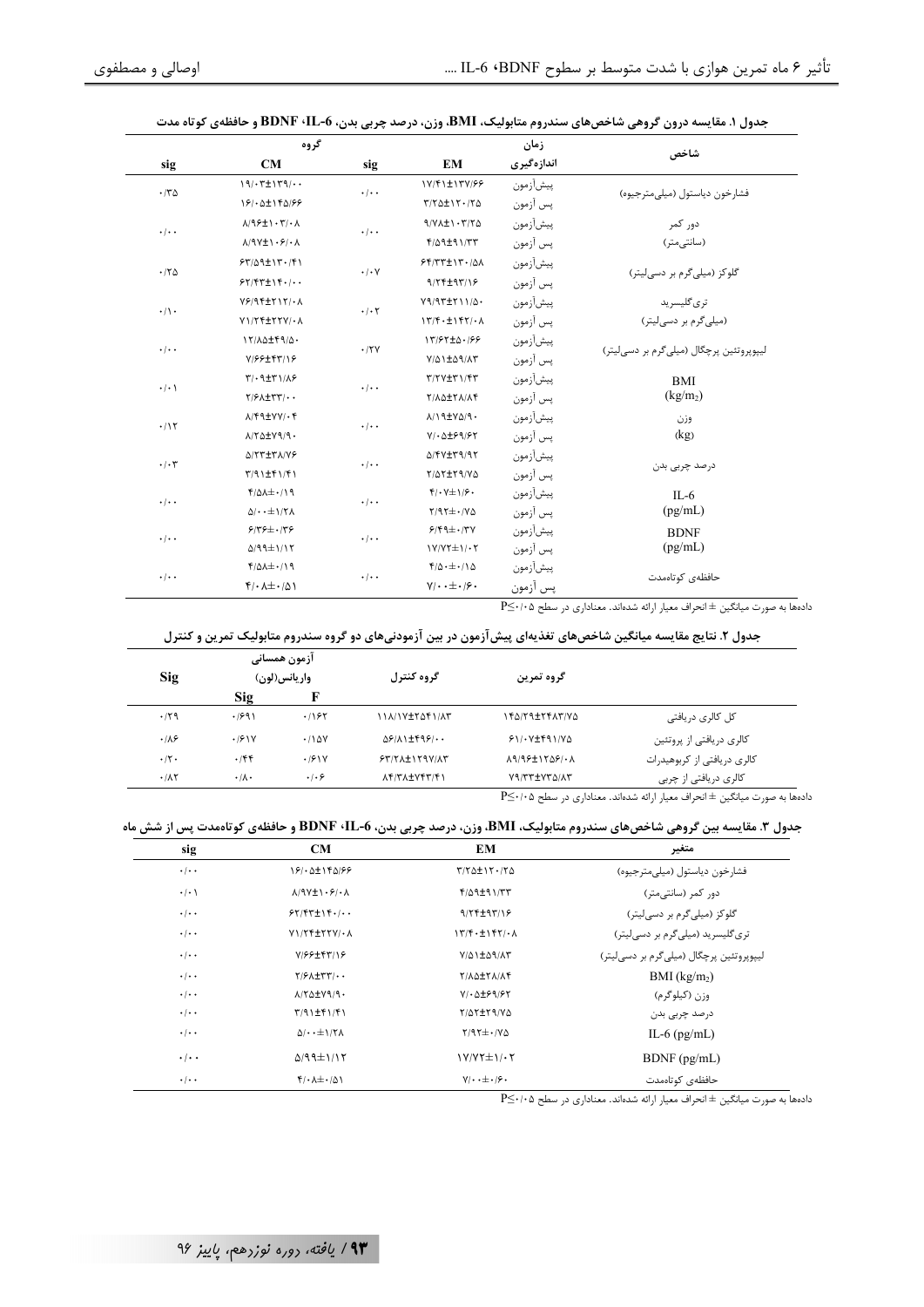نتايج أزمون همبستگي پيرسـون نشـان دهنـدهي وجـود ارتباط منفي و معنىدار بين BDNF و IL-6، فشار خــون، دور کمـر، گلـوکز، تـريگليسـريد، BMI، وزن و درصـد چربـي میباشد همچنین رابطه مثبت و معنـیداری بـین BDNF و HDL و حافظه ی کوتاهمدت وجود دارد که سطح همبستگی و معنیداری آنها در جدول ۴ قابل مشاهده میباشد.

جدول ۴. نتایج مربوط به آزمون همبستگی پیرسون بین BDNF و

|                           | ساير متعيرها              |                 |
|---------------------------|---------------------------|-----------------|
| Sig                       | همبستگی<br><b>BDNF</b>    | متغير           |
| $\cdot$ / $\cdot$ $\cdot$ | 8۸ - −                    | فشار خون        |
| $\cdot$ / $\cdot$ $\cdot$ | $- \cdot$ / $\gamma \tau$ | دور کمر         |
| $\cdot$ / $\cdot$ )       | $- \cdot$ /۴۷             | گلو کز          |
| $\cdot$ / $\cdot$ $\cdot$ | $-10\lambda$              | تر ی گلیسر پد   |
| $\cdot$ / $\cdot$ $\cdot$ | .181                      | <b>HDL</b>      |
| $\cdot$ / $\cdot$ $\cdot$ | $- \cdot 9 \cdot$         | <b>BMI</b>      |
| $\cdot$ / $\cdot$ $\cdot$ | $-\cdot/\lambda$ ٩        | وزن             |
| $\cdot$ / $\cdot$ $\cdot$ | $- \cdot/\lambda V$       | درصد چربی       |
| $\cdot$ / $\cdot$ $\cdot$ | $- \cdot$ /YA             | $IL-6$          |
| $\cdot$ / $\cdot$ $\cdot$ | ۰/۹۲                      | حافظەى كوتاەمدت |
|                           |                           |                 |

 $P \leq \cdot$ /۰۵ معناداری در سطح

بحث و نتیجه گیری

در این تحقیـق شـش مـاه تمـرین هـوازی بـا شـدت متوسط موجب كـاهش معنـىدار IL-6، تـرىگليسـريد، گلوکز، دور کمر، فشـار خــون، وزن، درصـد چربـي بـدن و شاخص توده بدن و افزايش معنىدار ليپوپروتئين پرچگال ه BDNF شد.

با توجه به نتـايج حاصـل از تحقيـق حاضـر مـىتـوان كاهش معنـىدار IL-6، گلـوكز، تـرىگليسـريد، سـايز دور کمر، فشار خون، درصد چربی بـدن، وزن و BMI را مـوثر در افزایش BDNF (عامـل تغذیـه کننـده مشـتق از مغـز) دانست. نتایج همبسـتگی پیرسـون نیـز رابطـهی منفـی و معنیداری را بین کاهش گلوکز، تریگلیسـرید، سـایز دور كمر، فشار خون، درصد چربـي بـدن، وزن، IL-6 ،BMI و افزایش BDNF را نشـان مـیدهـد همچنـین همبسـتگی مثبت و معنی داری بین HDL و BDNF مشـاهده گردیـد. از دلایل دیگر افزایش بیـان BDNF کـاهش بیـان IL-6 می باشد. NF-KB با اتصال خود به DNA موجب جلوگیری

اوصالی و مصطفوی

از بيان BDNF مي گردد. كاهش بيان IL-6 موجب توقـف فعاليت NF-KB مي شود (٢٢-٢٠).

بازگشت BDNF به حالت اولیه در کمتر از یک ساعت و بالا بودن سطح BDNF خـون در پـس آزمـون گـروه سندروم متابولیکی تمرین کرده، نشان از افـزایش سـطوح استراحتی BDNF در تحقیق حاضر میباشد چرا که زمان خونگیری پس از ۴ روز از آخرین جلسه تمرینی انجام گرفت (۲۴،۲۴).

لازم به ذكر است برخيي تحقيقـات افـزايش سـطوح BDNF پلاسما (۲۵) و سرم (۲۶) به دنبال تمرین هـوازی را گزارش کرده اند که با یافتههای حاضر همخـوانی دارد، در حالي كه ساير مطالعات هيچ نوع تغييـر معنـي‹داري در سطوح BDNF ,ا به دنبال تمرین هوازی مشاهده نکردنـد (۳۰–۲۷). زولادز و همکــــاران (۳۱)، افـــزایش BDNF پلاسمای افراد جوان را به دنبال پـنج مـاه تمـرين هـوازي گزارش کردند. برچتولد و همکاران شروع افزایش چشمگیر BDNF را بعد از ۱۴ روز تمرین بوسیله تردمیل را گزارش نمودند که این افزایش تا پایان دورهی ۹۰ روزهی تمرینی ادامه داشت. به عـلاوه، بعـد از هفـت روز قطـع تمرينـات، مقدار آن نسبت بـه گـروه كنتـرل بـالا بـود (٣٢). نتـايج تحقیق حاضر با نتایج تحقیق سانگ و همکارانش (۲۰۱۴) همخـوانی دارد (۱۵). از دلایـل افـزایش میـزان BDNF می توان به کاهش معنیداری وزن، BMI و درصد چربی بدن در هر دو تحقیق اشاره نمود.

شایان و همکاران (۲۰۱۵) نیـز بیـان کردنـد ۵ هفتـه تمرین استقامتی با شدت ۸۵-۷۰ درصد از حداکثر ضربان قلب به مدت ۴۰ دقیقه روی پیست هر هفته ۳ روز موجب افزایش معنـیدار BDNF دانشـجویان پسـر کـم تحـرک گردید (۳۳). یافتههای شایان و همکاران همسـو بـا نتـایج تحقیق حاضر میباشد. زمان خونگیری در تحقیق حاضر و تحقیق ذکر شده چهار روز بعـد از آخـرین جلسـه تمـرین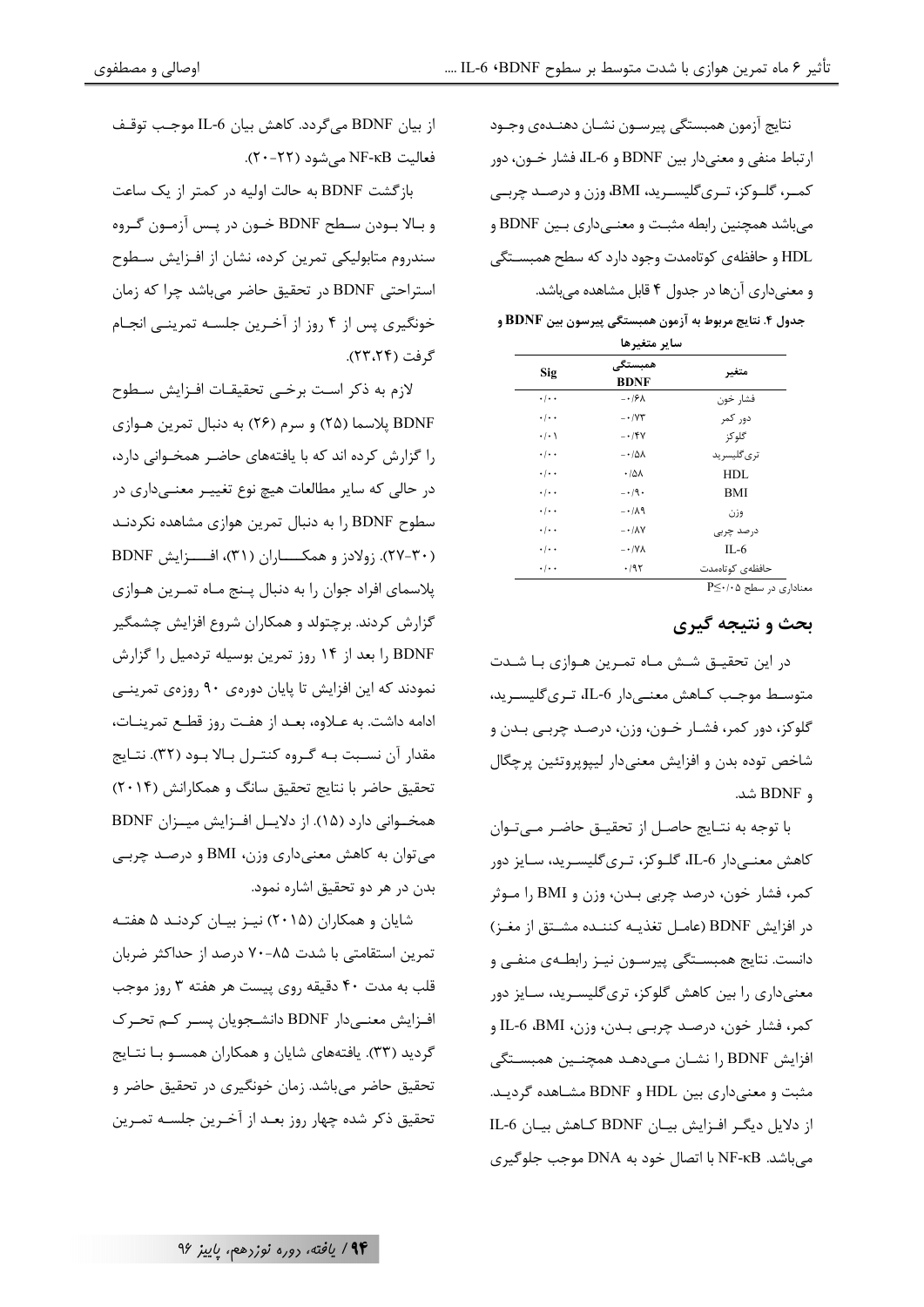بود، این خود نشان از افزایش سطوح استراحتی BDNF مے باشد.

در تحقیق بابایی و همکـاران سـطوح BDNF پایـه در آزمودنی های مبتلا به سندروم متابولیـک بـالاتر از مقـادیر پیش آزمون تحقیق حاضر میباشد (۱۶) که نتـایج مشـابه بابایی و همکاران در سایر مطالعـات گذشـته نیـز گـزارش شده است (۳۶-۳۴). در ایـن راسـتا، سـووا و همكـاران (۲۰۰۶) پیشـنهاد کـردهانـد کـه افـزایش سـطوح پایـهى BDNF ممکن است بیانگر یک پاسخ جبرانبی در مراحل اولیه سندروم متابولیک باشد (۳۴). از طرفی بر مبنای غلظت انسولین، به نظر می٫سد که آزمودنیهای مبتلا بـه سندروم متابولیک که سطوح BDNF بیشتری را نسبت به افراد سـالم دارنـد در مراحـل اوليـه ايـن عارضـه هسـتند  $(75.79)$ 

نتايج تحقيق حاضر با نتايج تحقيق بابـايي و همكـاران همخوانی ندارد (۱۶). بابایی و همکاران کـاهش BDNF ,۱ پس از شش هفته تمرین هوازی باشدت متوسط را گزارش نمودند در حالی که در تحقیـق حاضـر شـش مـاه تمـرین هـوازي باشـدت متوسـط موجـب افـزايش سـطح BDNF گردید. احتمالاً آزمودنیهای بابایی و همکـاران در مرحلـه ابتدایی سندروم متابولیک بودند و این عارضه بـه احتمـال زیاد در تحقیق حاضر از نوع پیشرفته محسوب مےگردد. با توجه به نقش استروژن در تنظیم بیان BDNF میتوان تفاوتهای جنسیتی و عدم تجربه عادت ماهانه به علت بالا بودن سن آزمـودنیهـا و حضـور تمـامی آنهـا در دورهی یائسگی کـه موجـب کـاهش سـطح هورمـون اسـتروژن می گردد را از دلایل عـدم همخـوانی نتـایج دانسـت (٣٧). علت دیگر کاهش BDNF را می توان به افزایش پردازش سلولي (سنتز، ترشح، جذب و تجزيه) ربط داد (٣٨).

در تحقیق حاضر امتیاز حافظهی کوتـاهمـدت گروهـی که شش ماه تمرین هوازی انجام داده بود نسبت بـه گـروه کنترل بیشتر بود که این اختلاف از لحاظ آماری معنـی۱ار

میباشد. کاوالیدی و همکاران (۲۰۱۰) کاهش عملکرد شناختی را در ارتباط با بیماری سندروم متابولیک ذکر کردند. همچنین آنها علت کاهش عملکرد شناختی را بـالا بودن معنىدار hs-CRP افراد مبتلا به سـندروم متابوليـك ذکر کردند (۱). داهل و همکاران کاهش عملکرد شـناختی را در ارتباط با چاقی مزمن بیـان کردنـد و چـاقی را علـت افزایش التهاب و بیماری قلبی عروقی بیان نمودند که هـر دوي التهاب و بيماري قلبي عروقي را از عوامل خطر بـراي آسيب شناختي و زوال عقل بيان كردند (٣٩).

نتايج حاصله و قرارگيري آنها در كنار هم موجب روشن شدن مكانيسمهاى تأثير ورزش بر عملكـرد حافظـه مي شود. با اين تفسير كه كـاهش معنـي‹دار گلـوكز خـون، تری گلیسرید، سایز دور کمر، فشار خـون و درصـد چربـی يس از شش ماه، هم موجب كـاهش IL-6 و هـم موجـب افزایش معنی دار BDNF می گردد که افزایش BDNF موثر در بھبود حافظه ی کوتاهمدت مے باشد (۸). سبطح BDNF خون ارتباط معکوس با سطح گلوکز خون دارد (١٢) مقدار گلوکز خون در تحقیق حاضر پـس از شـش مـاه تمـرین کاهش معنیداری را از خود نشان داد. میـزان همبسـتگی گلـوکز و BDNF در تحقیــق حاضــر منفــی و معنــیدار میباشد که نشان دهندهی این است که با کـاهش میـزان گلـوكز مقـادير BDNF افـزايش مـىيابـد. افـزايش سـطح BDNF احتمالاً موجب افـزايش شـكل پـذيري نـوروني و نوروژنز میگردد (۴۰،۴۱) که حاصل تغییرات ذکر شده، احتمــالاً موجــب بهبــودي حافظــه كوتــاه گرديــده اســت. سندروم متابولیک و نارسایی چربے خـون مربـوط بـه آن منجر به رسوب پلاکهای آمیلوئیدی بتا ( Plaques Amyloid Beta) در مغز و بروز آلزايمر ميشود و از طرفي ورزش می تواند با افزایش HDL در کاهش احتمال رسوب پلاکهای آمیلوئیدی مـؤثر واقـع شـود. بنـابراین افـزایش BDNF با كـاهش اشـتها، كـاهش بـروز تصـلب شـرايين، افزایش کاتابولیسم چربے، کـاهش تشـکیل پـلاکـهـای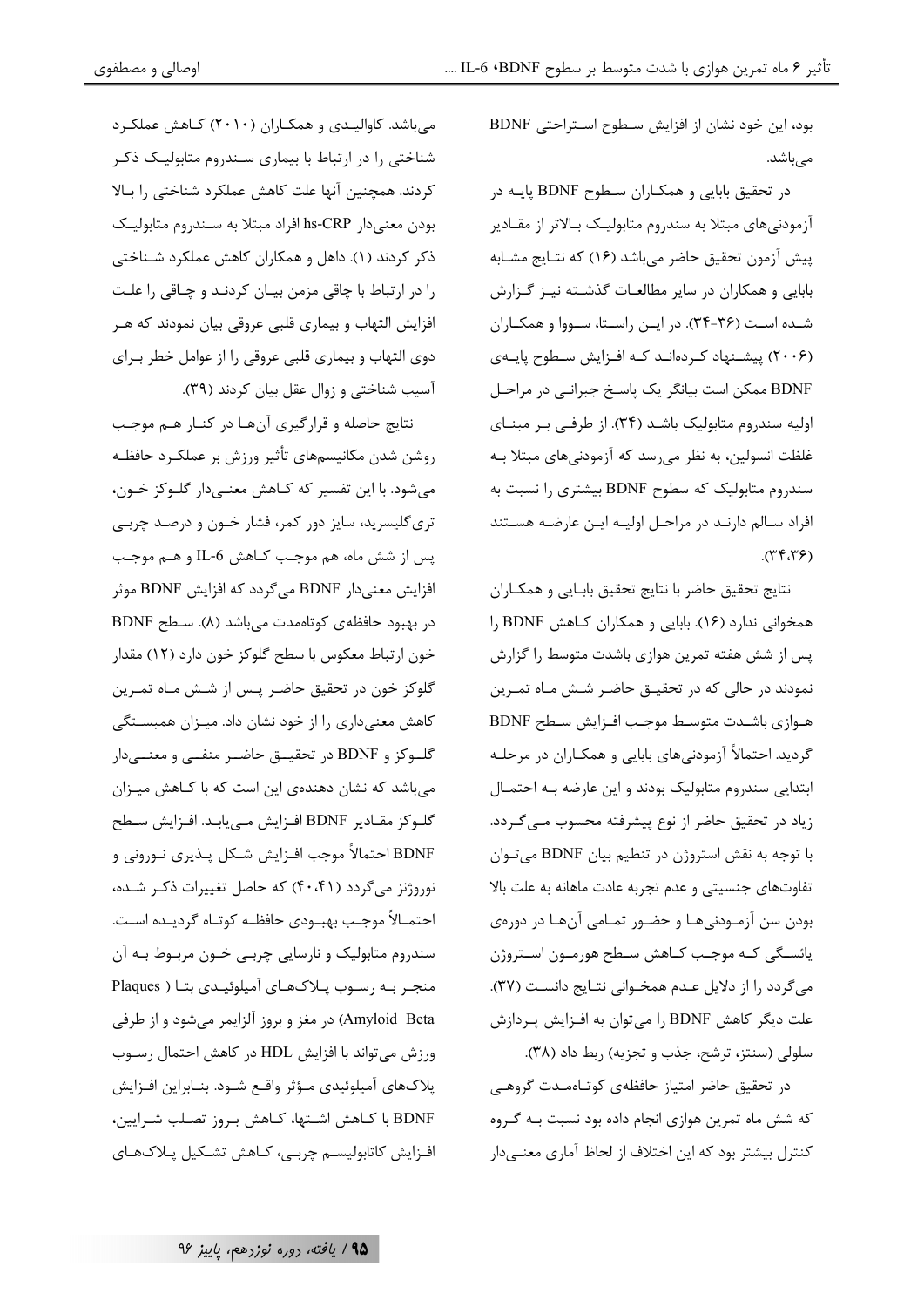اوصالی و مصطفوی

آمیلوئیدی موجب بهبود حافظهی کوتـاهمـدت مـی گـردد (۱۶،۴۲). بر اساس یافتههای ریتی و لوئهر (۲۰۱۱)، تـاثیر فعالیــتبــدنی بــر ظرفیــتشــناختی در ســطح ســلولی و مولکولی سیستم عصبی مرکزی اتفاق مےافتـد. در واقـع، ورزش با تسهیل دسترسی و فـراهم آوری نروتـروفینهـا و ایجاد شکل پذیری سیناپسی و حتی تحریک نروژنز، نقش ایفا می کند (۴۳).

علت عدم تاثیر ورزش بر عملکـرد حافظـه در تحقیـق بابایی و همکاران شاید ایـن باشـد کـه در ابتـدای تحقیـق اثـرات منفــى ســندروم متابوليــك بــر عملكــرد حافظــه آزمودنی ها هنوز به مرحله بحرانی نرسیده بـود. شـاید بـالا بودن سطح BDNF در مرحله پیش آزمون تحقیق بابایی و همکاران بـه نـوعی پاسـخ جبرانـی در راسـتای مقابلـه بـا كاهش ظرفيت شـناختى يـيش آزمـون افـراد مبـتلا بـه سندروم متابوليک باشد. همچنين اين احتمال وجـود دارد که شش هفته تمرین هوازی برای بهبود عملک رد حافظـه کم باشد (۱۶).

اریکسون و همکاران (۲۰۱۱) در تحقیــق خــود بهبــود معنیدار عملکـرد شـناختی را پـس از یـک سـال تمـرین

هوازی هر هفته سه بار تمرین بـا شـدت متوسـط را بیـان كردند (١٨). علت بهبود حافظه را افزايش معنىدار حجـم مغـز و BDNF بيـان نمودنـد. نتـايج تحقيـق اريكسـون و همكاران با نتايج تحقيق حاضر همسو مىباشد. بدين علت که بهبودی حافظه همچنـان کـه در تحقیقـات قبلـی بـه تاثیرگذاری BDNF به افزایش نروژنـز و درنتیجـه توسـعه دندریت ها اشاره گردید (۴۰،۴۱) می توان تاثیر BDNF بر حافظه را از طرق شكل پذيري نوروني عنوان كرد. باتوجـه به نتایج بدست آمده می توان گفت کـاهش درصـد چربـی بــدن، 16-IL، ســـطح گلـــوكز خـــون، ســـايز دور كمـــر، تری گلیسرید و فشار خون در ارتبـاط بـا افـزایش سـطوح BDNF خون می باشد و افزایش BDNF نیز در ارتباط با افزایش حافظه کوتاهمدت میباشد.

### تشکر و قدردانی

از تمام آزمودنی ها که داوطلبانه در این تحقیق شرکت کردند و همچنین از ریاست محتـرم بنیـاد شـهید و امـور ایثارگران استان زنجان که ما را در انجام این تحقیق پاری نمودند، صمیمانه تشکر می نماییم.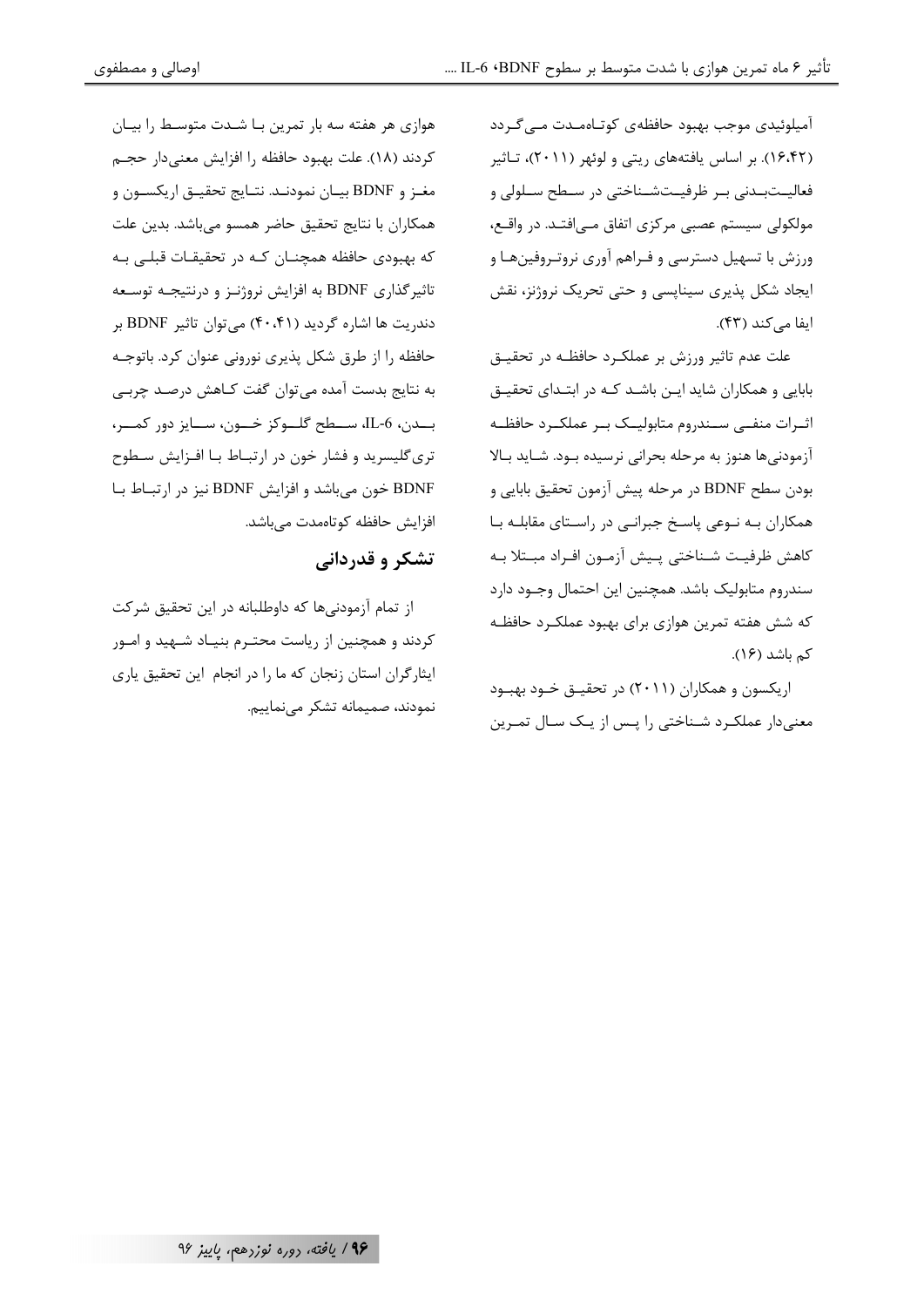### **References**

- 1. Cavalieri M, Ropele S, Petrovic K, Pluta-Fuerst A, Homayoon N, Enzinger C, et al. Metabolic syndrome, brain magnetic resonance imaging, and cognition. Diabetes Care. 2010; 33(12): 2489-2495.
- 2. Grundy SM, Cleeman JI, Daniels SR, Donato KA, Eckel RH, Franklin BA, et al. Diagnosis and management of the metabolic syndrome: an American heart association/ national heart, lung, and blood institute scientific statement. Circulation. 2005; 112: 2735-2752.
- 3. Bullo M, Peeraully MR, Trayhurn P, Folch J, Salas-Salvado J .Circulating nerve growth factor levels in relation to obesity and the metabolic syndrome in women. Eur J Endocrinol. 2007; 157(3):303-310.
- 4. Devaraj S, Torok N, Dasu MR, Samols D, Jialal I. Adiponectin decreases C-reactive protein synthesis and secretion from endothelial cells: evidence for an adipose tissue-vascular loop. Arterioscler Thromb Vasc Biol. 2008; 28: 1368-1374.
- 5. Rader DJ. Inflammatory markers of coronary risk. N Engl J Med. 2000; 343: 1179-1182.
- 6. Phillips C, Baktir MA, Srivatsan M, Salehi A. Neuroprotective effects of physical activity on the brain: a closer look at trophic factor signaling. Cell Neurosci. 2014; 8: 12- 17.
- 7. Patanella AK, Zinno M, Quaranta D, Nociti V, Frisullo G, Gainotti G, et al. Correlations Between Peripheral Blood Mononuclear Cell Production of BDNF, TNF-alpha, IL-6, IL-10 and Cognitive Performances in Multiple

Sclerosis Patients. J Neurosci Res. 2010; 88: 1106-1112.

- 8. Tanaka S, Ide M, Shibutani T, Ohtaki H, Numazawa S, Shioda S, et al. Lipopolysaccharide-induced microglial activation induces learning and memory deficits without neuronal cell death. J Neurosci Res. 2006; 83: 557-566.
- 9. Yaffe K, Lindquist K, Penninx BW, Simonsick EM, Pahor M, Kritchevsky S, et al. Inflammatory markers and cognition in well-functioning African-American and white elders. Neurology 2003; 61: 76-80.
- 10. Kasapis C, Thompson PD. The Effects of Physical Activity on Serum C-Reactive Protein and Inflammatory Markers. J Am Coll Cardiol. 2005; 45(10): 1563-1569.
- 11. Meek TH, Wisse BE, Thaler JP, Guyenet SJ, Matsen ME, Fischer JD, et al. BDNF action in the brain attenuates diabetic hyperglycemia via insulin-independent inhibition of hepatic glucose production. Diabetes. 2013; 62(5): 1512-1518.
- 12. Krabbe KS, Nielsen AR, Krogh-Madsen R, Plomgaard P, Rasmussen P, Erikstrup C, et al. Brain-derived neurotrophic factor (BDNF) and type 2 diabetes. Diabetologia. 2007; 50(2): 431-438.
- 13. Brown JP, Sollers JJ, Thayer JF, Zonderman AB, Waldstein SR. Blood pressure reactivity and cognitive function in the Baltimore Longitudinal Study of Aging. Health Psychol. 2009; 28(5): 641-646.
- 14. Thomas SR, Keaney JF. Hydrogen peroxide activates endothelial nitric-oxide synthase through coordinated phosphorylation and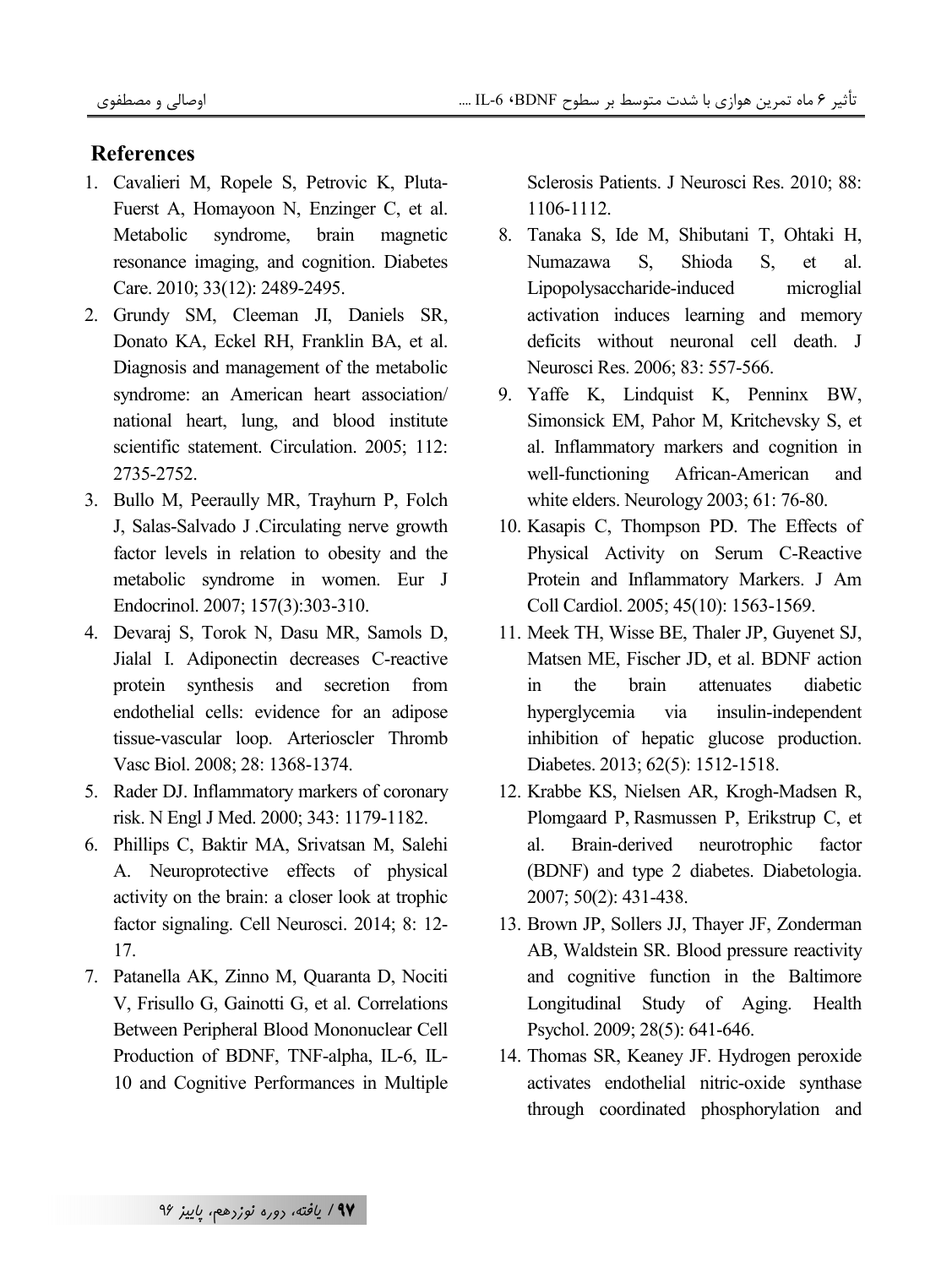dephosphorylation via a phosphoinositide 3 kinase -dependent signaling pathway. J Biol Chem. 2002; 277: 6017–6024.

- 15. Lee SS, Yoo JH, Kang S, Woo JH, Shin KO, Kim KB, et al. The effects of 12 weeks regular aerobic exercise on brain-derived neurotrophic factor and inflammatory factors in juvenile obesity and type 2 diabetes mellitus. J Physical Ther Sci. 2014; 26(8): 1199-1204.
- 16. Babaei P, Damirchi A, Azali- Alamdari K. Effects of Endurance Training and Detraining on Serum BDNF and Memory Performance in Middle Aged Males with Metabolic Syndrome. IJEM. 2013; 15(2): 132-142.
- 17. Baker LD, Frank LL, Foster-Schubert K, Green PS, Wilkinson CW, McTiernan A, et al. Effects of aerobic exercise on mild cognitive impairment: a controlled trial. Arch Neurol. 2010; 67(1): 71-79.
- 18. Erickson KI, Voss MW, Prakash RS, Basak C, Szabo A, Chaddock L, et al. Exercise training increases size of hippocampus and improves memory. Proc Natl Acad Sci. 2011; 108(7): 3017-3022.
- 19. Qi Z, He J, Zhang Y, Shao Y, Ding S. Exercise training attenuates oxidative stress and decreases p53 protein content in skeletal muscle of type 2 diabetic Goto-Kakizaki rats. Free Radic Biol Med. 2011; 50(7): 794- 800.
- 20. Miller AH, Maletic V, Raison CL. Inflammation and Its Discontents: The Role of Cytokines in the Pathophysiology of Major Depression. Biol Psychiatry. 2009; 65(9): 732-741.
- 21. Schottelius AJ, Mayo MW, Sartor RB, Baldwin AS. Interleukin-10 signaling blocks inhibitor of kappaB kinase activity and nuclear factor kappaB DNA binding. J Biol Chem. 1999; 274(45): 3168-3174.
- 22. Glaser R, Robles TF, Sheridan J, Malarkey WB, Kiecolt-Glaser JK. Mild depressive symptoms are associated with amplified and prolonged inflammatory responses after influenza virus vaccination in older adults. Arch Gen Psychiatry. 2003; 60: 1009-1014.
- 23. Ziegenhorn AA, Schulte-Herbra ggen O, Danker-Hopfe H, Malbranc M, Hartung HD, Anders D. Serum neurotrophins-A study on the time course and influencing factors in a large old age sample. Neurobiol Aging. 2007; 28: 1436-1445.
- 24. Lommatzsch M, Schloetcke K, Klotz J, Schuhbaeck K, Zingler D, Zingler C. Brainderived neurotrophic factor in platelets and airflow limitation in asthma. Am J Respir Crit Care Med. 2005; 171: 1105-1120.
- 25. Zoladz JA, Pilc A. The effect of physical activity on the brain derived neurotrophic factor: from animal to human studies. J Physiol Pharmacol. 2010; 61(5): 533-541.
- 26. Castellano V, White LJ. Serum brain-derived neurotrophic factor response to aerobic exercise in multiple sclerosis. J Neurol Sci. 2008; 269(1-2): 85-91.
- 27. Erickson KI, Voss MW, Prakash RS, Basak C, Szabo A, Chaddock L, et al. Exercise training increases size of hippocampus and improves memory. Proc Natl Acad Sci. 2011; 108: 3017-3122.
- 28. Schiffer T, Schulte S, Hollmann W, Bloch W, Strader HK. Effects of strength and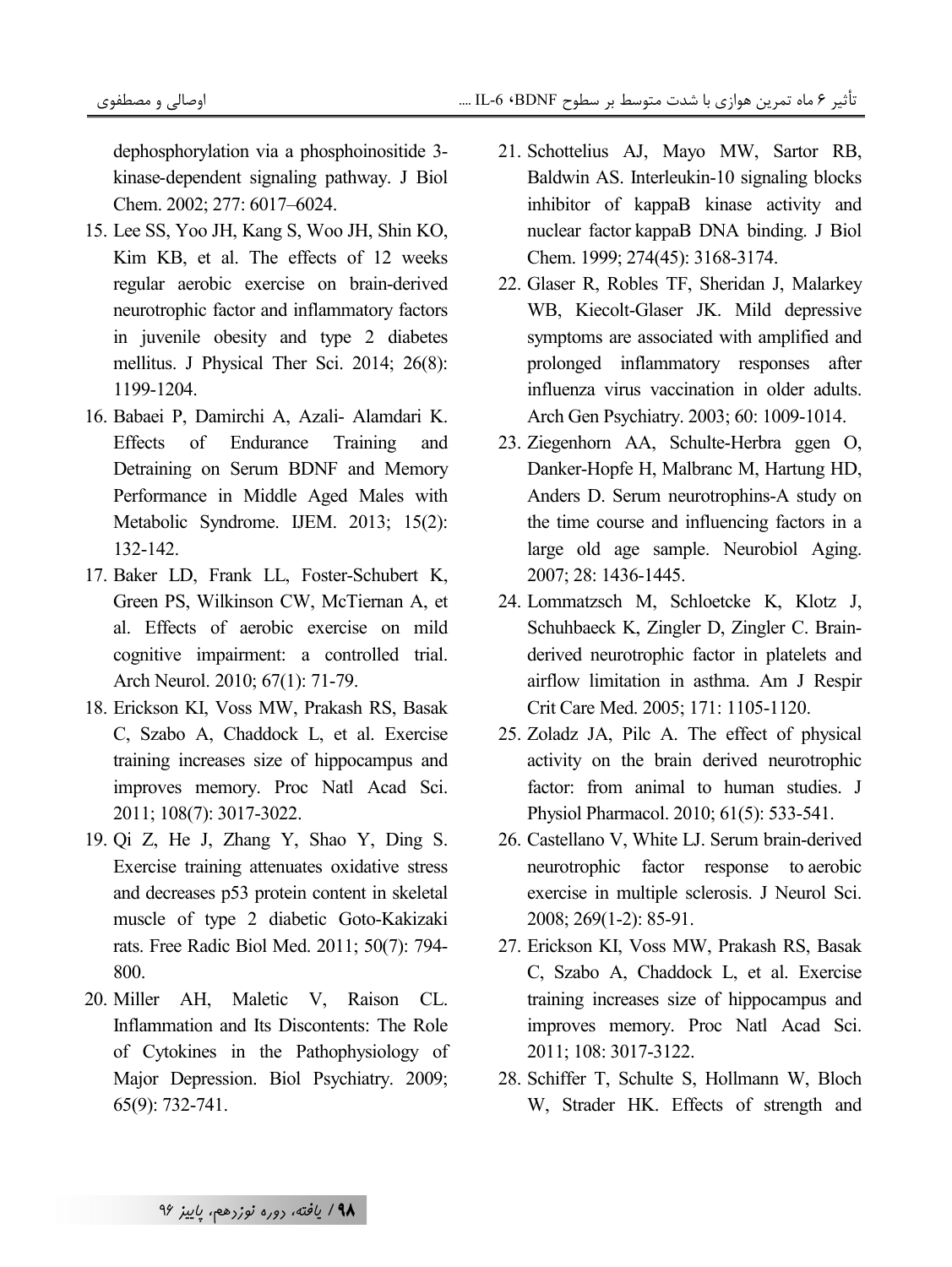endurance training on brain-derived neurotrophic factor and insulin-like growth factor 1 in humans. Horm Metab Res. 2009; 41: 250-254.

- 29. Goekint M, Roelands B, De Pauw K, Knaepen K, Bos I, Meeusen R. Does a period of detraining cause a decrease in serum brain-derived neurotrophic factor? Neurosci Lett. 2010; 486: 146-149.
- 30. Griffin ÉW, Mullally S, Foley C, Warmington SA, O'Mara SM, Kelly ÁM. Aerobic exercise improves hippocampal function and increases BDNF in the serum of young adult males. Physiol Behav. 2011; 104: 934-941.
- 31. Zoladz JA, Pilc A, Majerczak J, Grandys M, Zapart-Bukowska J, Duda K. Endurance training increases plasma brain-derived neurotrophic factor concentration in young healthy men. J Physiol Pharmacol. 2008; 59: 119-132.
- 32. Berchtold NC, Chinn G, Chou M, Kesslak JP, Cotman CW. Exercise primes a molecular memory for brain-derived neurotrophic factor protein induction in the rat hippocampus. Neuroscience. 2005; 133: 853-861.
- 33. Shayan A, Bagherzadeh F, Shahbazi M, Choobineh S. The Effect of Two Types of Exercise (Endurance and Resistance) on Attention and Brain Derived Neurotropic Factor Levels in Sedentary Students. JDML. 2015; 6(4): 433-452.
- 34. Suwa M, Kishimoto H, Nofuji Y, Nakano H, Sasaki H, Radak Z. Serum brain-derived neurotrophic factor level is increased and associated with obesity in newly diagnosed

female patients with type 2 diabetes mellitus. Diabetes Nutr Metabol Clin Exp. 2006; 55: 852-857.

- 35. Gomes da Silva S, Simões PSR, Mortara RA, Scorza FA, Cavalheiro EA, da Graça Naffah-Mazzacoratti M, et al. Exerciseinduced hippocampal anti-inflammatory response in aged rats. Neuroinflammation. 2013; 10: 61.
- 36. Itamar L. The effects of resistance training on individuals with clusters of metabolic risk factors: focus on functional capacities, clinical outcomes and quality of life PhD thesis, Victoria University. 2008.
- 37. Sohrabji F, Miranda RC, Toran-Allerand CD. Identification of a putative estrogen response element in the gene encoding brainderived neurotrophic factor. Proc Natl Acad Sci. 1995; 92(24): 110–114.
- 38. Ramsbottom R, Currie J, Gilder M. Relationships between components of physical activity, cardiorespiratory fitness, cardiac autonomic health, and brain-derived neurotrophic factor. J Sports Sci. 2010; 28: 843-849.
- 39. Dahl A, Hassing LB, Fransson E, Berg S, Gatz M, Reynolds CA, et al. Being Overweight in Midlife Is Associated With Lower Cognitive Ability and Steeper Cognitive Decline in Late Life. J Gerontol Biol Med Sci. 2010; 65: 57-62.
- 40. Lee R, Kermani P, Teng KK, Hempstead BL. Regulation of cell survival by secreted proneurotrophins. Science. 2001; 294(5548): 1945-1948.
- 41. Pencea V, Bingaman KD, Wiegand SJ, Luskin MB. Infusion of brain-derived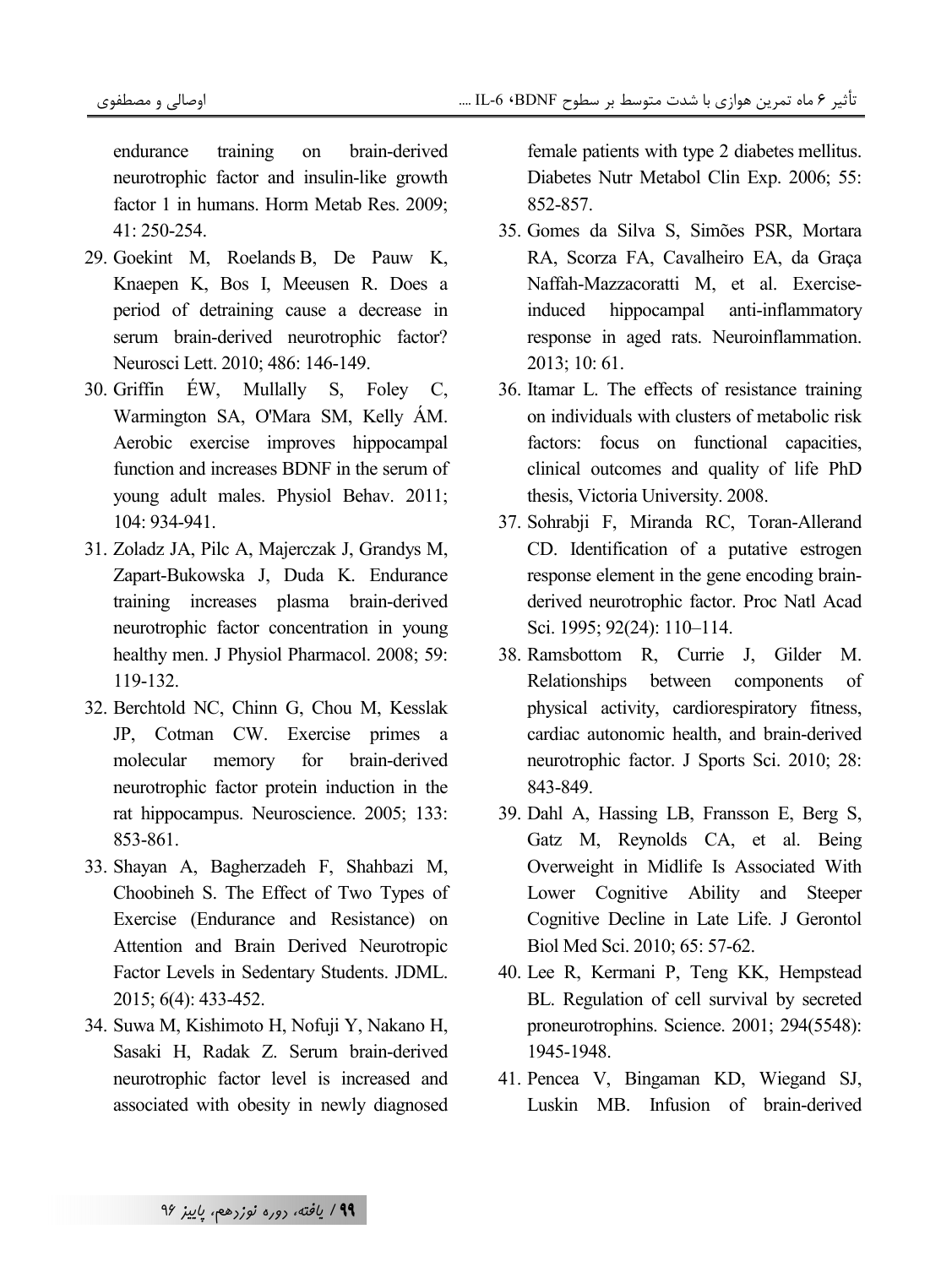neurotrophic factor into the lateral ventricle of the adult rat leads to new neurons in the parenchyma of the striatum, septum, thalamus, and hypothalamus. J Neurosci. 2001; 21: 6706-6717.

42. Streltsov VA, Varghese JN, Masters CL, Nuttall SD. Crystal structure of the amyloid- $\beta$  p3 fragment provides a model for oligomer formation in Alzheimer's disease. J Neurosci. 2011; 31(4): 1419-1426.

43. Ratey JJ, Loehr JE. The positive impact of physical activity on cognition during review adulthood:  $\mathbf{a}$ of underlying mechanisms evidence and recommendations. Rev Neurosci. 2011;  $22(2): 171-185.$